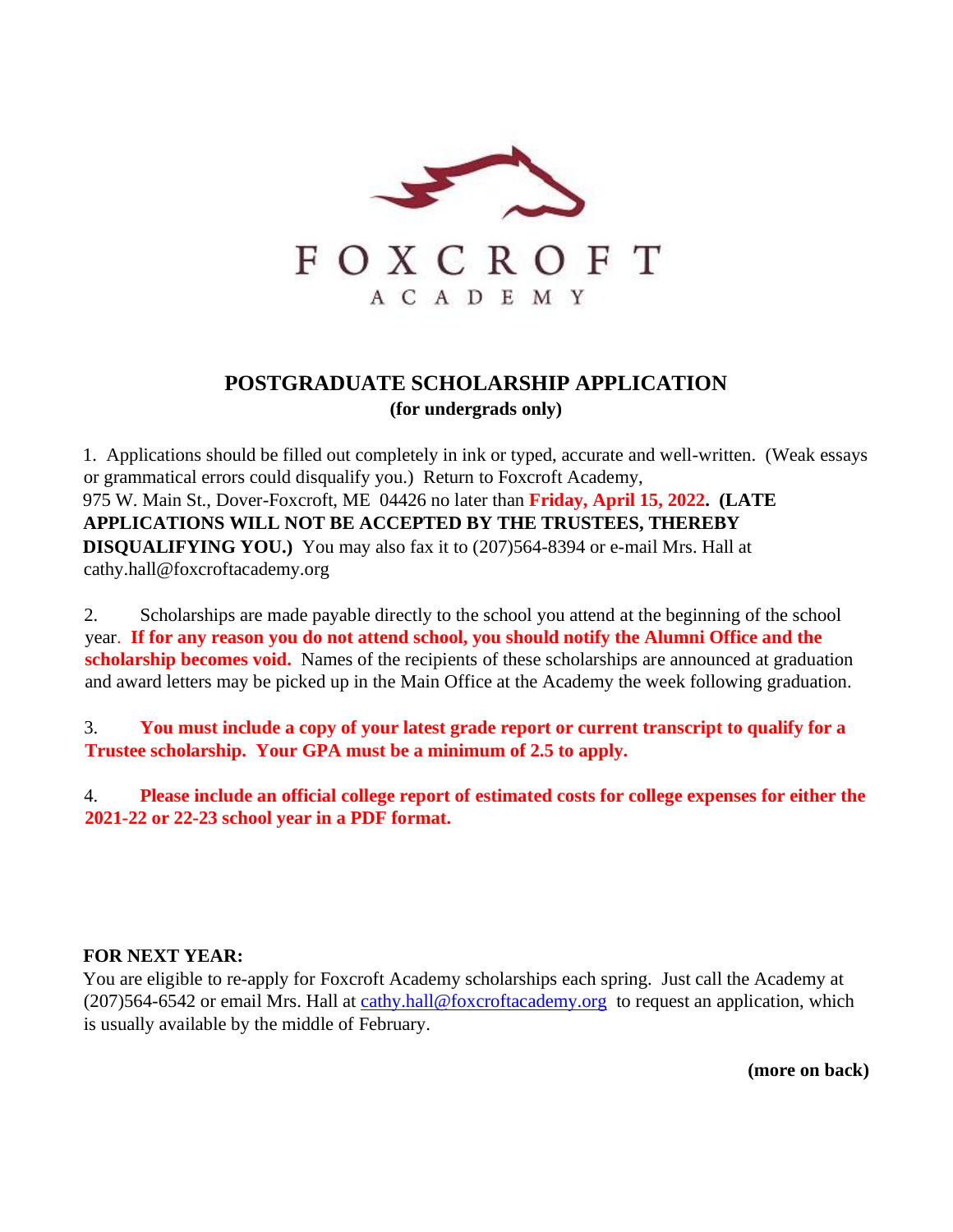#### **Application Deadline: April 15, 2022**

Date Received: \_\_\_\_\_\_\_\_\_\_\_\_\_\_\_\_\_\_\_ (for office use only)

| First                                                         | Middle | Last                                                                                             |
|---------------------------------------------------------------|--------|--------------------------------------------------------------------------------------------------|
|                                                               |        |                                                                                                  |
|                                                               |        |                                                                                                  |
|                                                               |        |                                                                                                  |
|                                                               |        |                                                                                                  |
| <b>College Academic Information:</b>                          |        |                                                                                                  |
|                                                               |        |                                                                                                  |
|                                                               |        |                                                                                                  |
|                                                               |        |                                                                                                  |
| report.                                                       |        | Latest College Grade Point Average: ___________________ Enclose a copy of your most recent grade |
| Cumulative College Grade Point Average: ______________        |        |                                                                                                  |
| separate sheet with this information)                         |        | College awards, honors and/or extracurricular activities received or done (you may attach a      |
|                                                               |        |                                                                                                  |
|                                                               |        |                                                                                                  |
|                                                               |        |                                                                                                  |
| <b>Employment History:</b>                                    |        |                                                                                                  |
| List all employment, any jobs held, and the duration of each: |        |                                                                                                  |

\_\_\_\_\_\_\_\_\_\_\_\_\_\_\_\_\_\_\_\_\_\_\_\_\_\_\_\_\_\_\_\_\_\_\_\_\_ \_\_\_\_\_\_\_\_\_\_\_\_\_\_\_\_\_\_\_\_\_

 $\overline{\phantom{a}}$  , and the contract of  $\overline{\phantom{a}}$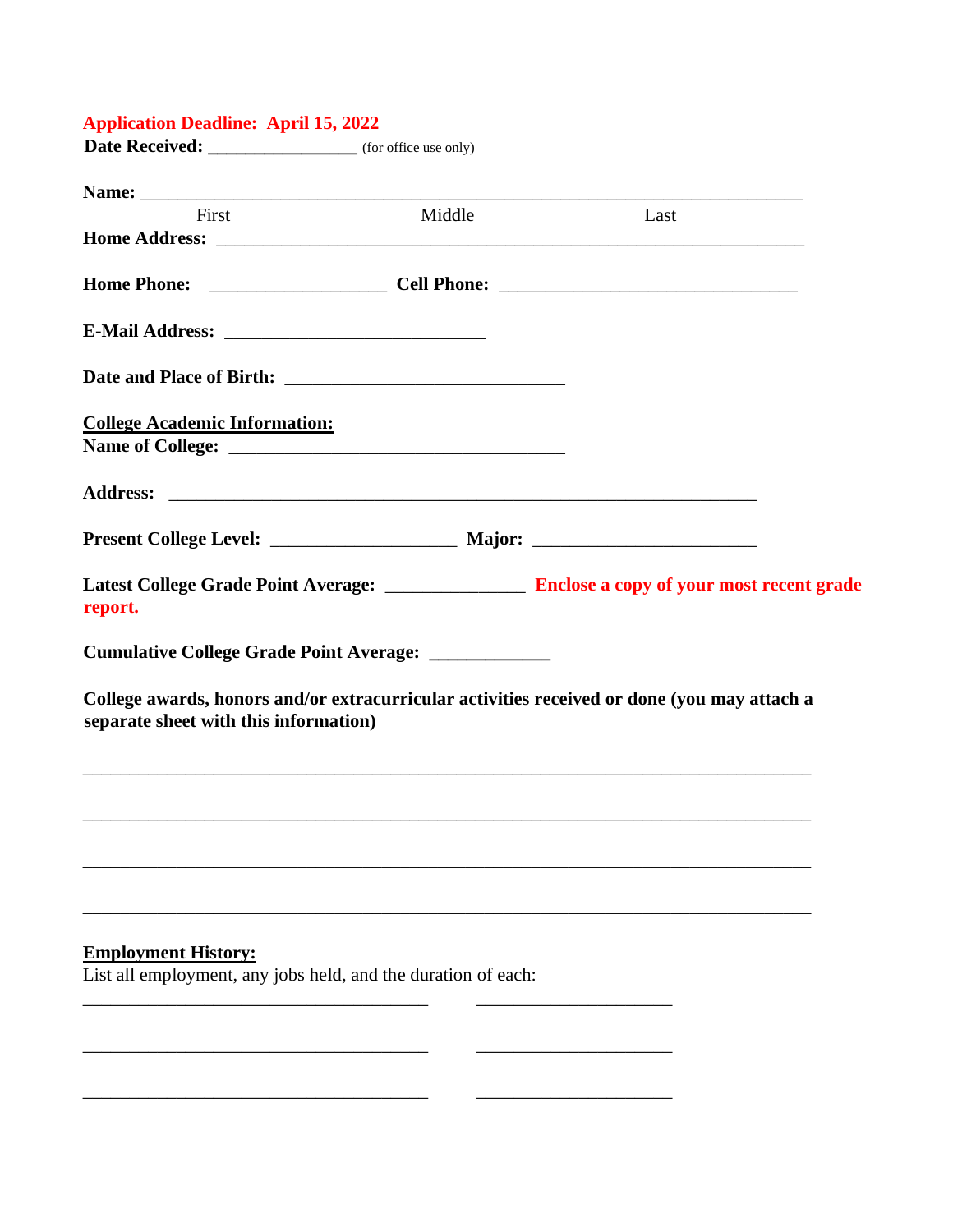## **Financial Information:**

Using yearly figures, fill in the following to estimate your college costs for next year. **Please enclose an official college report of the following expenses in a PDF format.** 

### **Estimated Expenses:**

| Tuition and Fees                                                                                                                          |                                         |              | <b>Books and Supplies</b> |  |
|-------------------------------------------------------------------------------------------------------------------------------------------|-----------------------------------------|--------------|---------------------------|--|
| Room and Board                                                                                                                            | <u> 1990 - Johann Barbara, martxa a</u> |              | Transportation            |  |
| <b>Other Expenses</b>                                                                                                                     |                                         | <b>TOTAL</b> |                           |  |
| How much financial help will you receive from your family? _____________________                                                          |                                         |              |                           |  |
|                                                                                                                                           |                                         |              |                           |  |
|                                                                                                                                           |                                         |              |                           |  |
| Will you be working while in college? _______                                                                                             |                                         |              | Total Income:             |  |
| Do you receive Social Security ______, veteran's benefits ______, TANF ______, other income<br>$\frac{1}{2}$ Amount \$                    |                                         |              |                           |  |
| If you have already received your financial aid package or other scholarships for next year, please<br>indicate type and amount of funds: |                                         |              |                           |  |
|                                                                                                                                           |                                         |              |                           |  |
| <b>Biographical Information:</b><br>Parent/Guardian Names and Addresses:                                                                  |                                         |              |                           |  |
|                                                                                                                                           |                                         |              |                           |  |

\_\_\_\_\_\_\_\_\_\_\_\_\_\_\_\_\_\_\_\_\_\_\_\_\_\_\_\_\_\_\_\_\_\_ \_\_\_\_\_\_\_\_\_\_\_\_\_\_\_\_\_\_\_\_\_\_\_\_\_\_\_\_\_\_\_\_

**(more on back)**